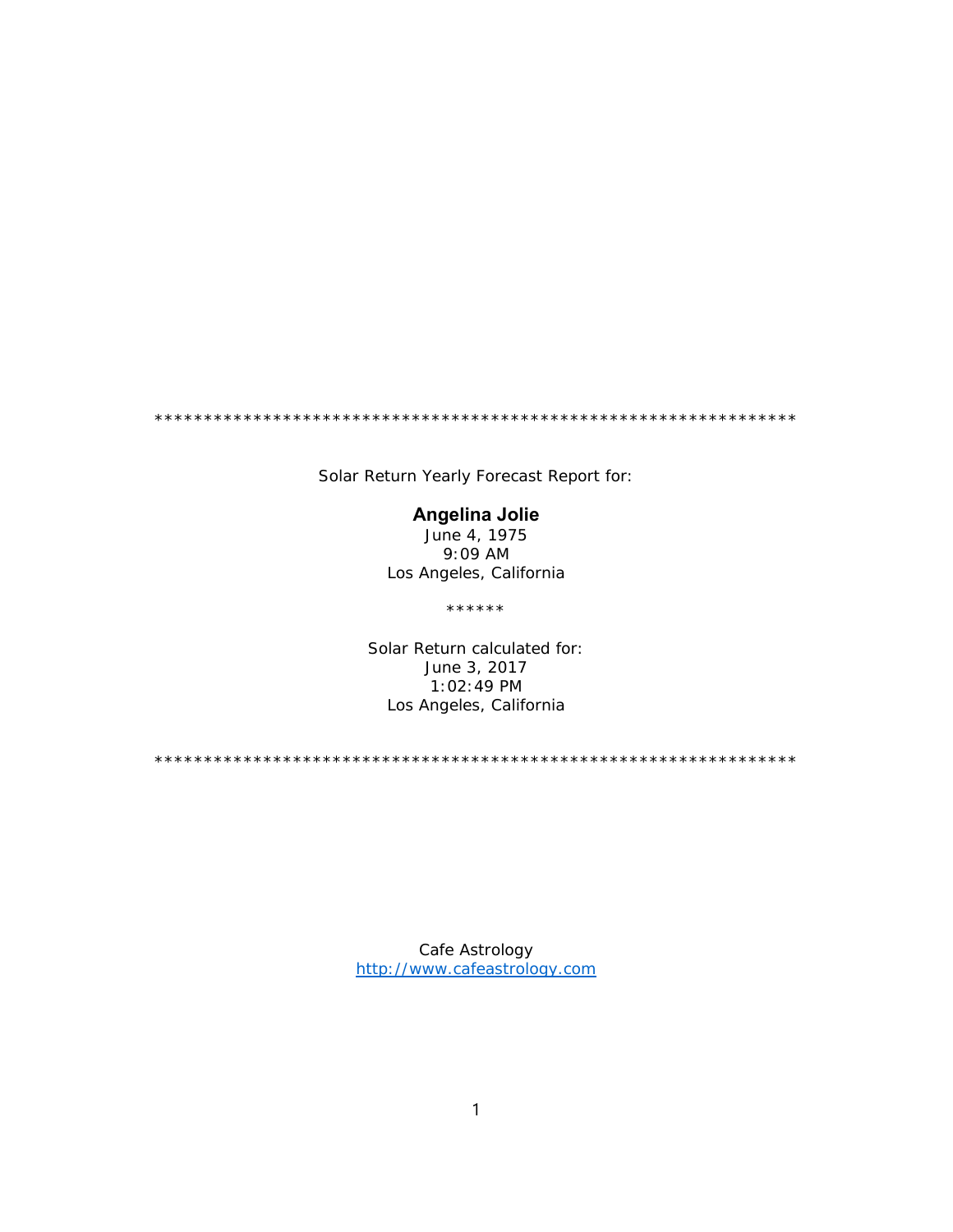### \*\*\*\*\* INTRODUCTION \*\*\*\*\*

The Solar Return is a chart calculated for the time that the Sun arrives at the exact position of the Sun in your natal chart. That happens once every year around your birthday, but at a different time each year. This chart is calculated for the time of the Sun's return this year and marks the principal events for the year from birthday to birthday. This report also gives the location of your Solar Return. From this, it can be determined that some places are more favorable than others. With the aid of more than one report you could analyze the changes that are produced in the Solar Return Reports, choosing from different locations where you would want to spend the day.

This report essentially is divided into two parts. The first part analyzes the general external conditions of the year: opportunities and problems that could occur in different areas. For the benefit of students of astrology, the influence of the Ascendant and Midheaven of the return are described as well as that of the Sun and Moon.

The second part analyzes the twelve astrological houses, marking specifically in what area of your life the various astral influences will be manifested, emphasizing your probable responses and inner changes. This section analyzes the position of the solar houses on the natal houses, the planetary conjunctions, and the location of the planets in the houses. You will be given a description of the most important matters derived from the placement of the planets in the houses, which are outlined in the text for each of them.

In some cases you will find contradictions. A planet may be beneficial in a certain area, while others may indicate the opposite situation. This means that you could have two types of possible situations during the year. For example: a lover's quarrel and a following reconciliation. To get the most out of this report, it will be necessary to use your own logic and intuition, fitting the descriptions outlined here to your own particular case.

The objective of this report is to offer you a practical guide that helps you to analyze this year's prospects and to learn from them using your free will.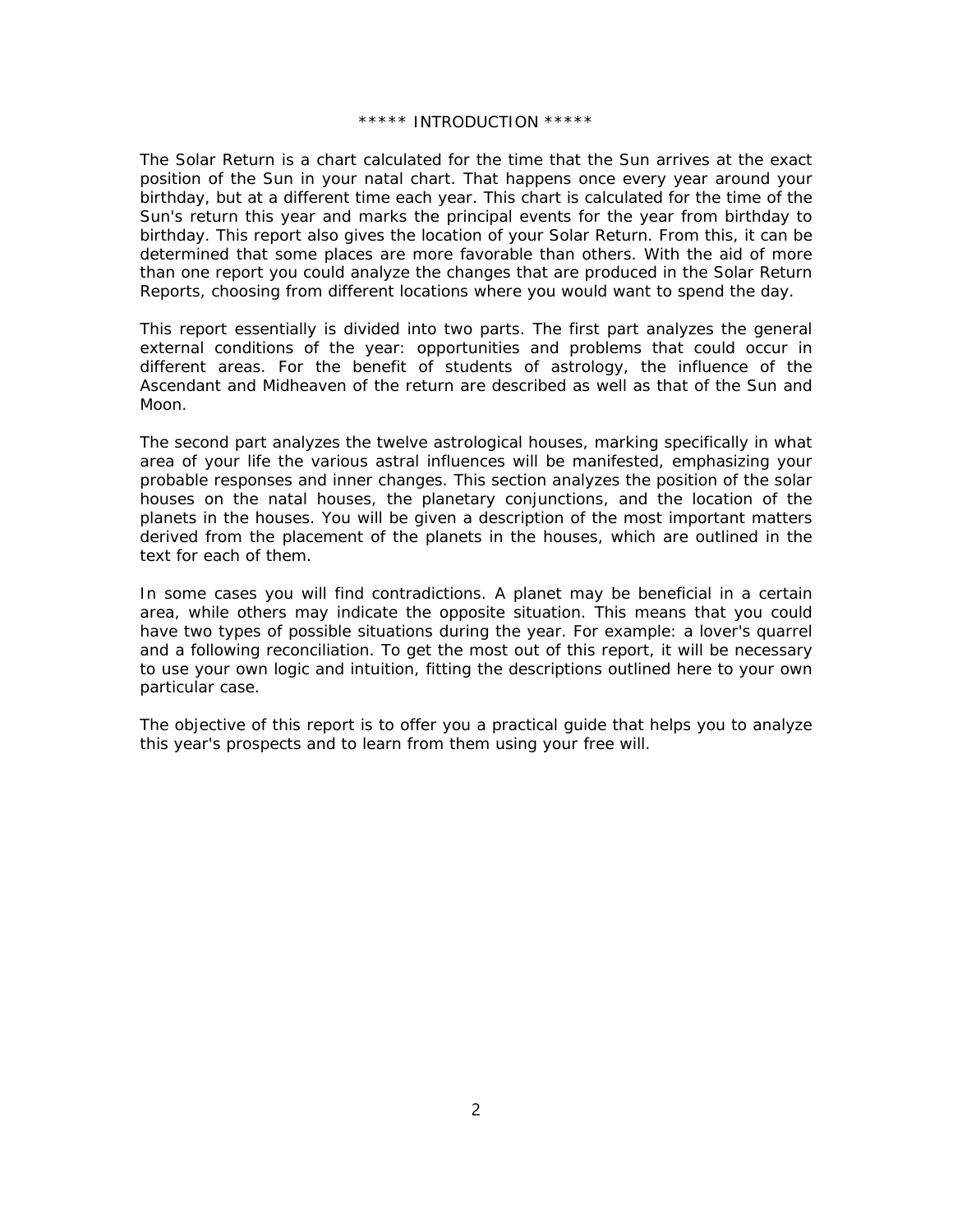\*\*\* Astrological Data of Birth \*\*\*

The birth chart is a map of the positions of the planets at the time and place of birth. For the benefit of students of astrology, these positions and other technical information is listed below:

|                   | Sun 13 Gem 25     |                    | Neptune 10 Sag 20  |  |
|-------------------|-------------------|--------------------|--------------------|--|
|                   | Moon 13 Ari 05    |                    | Pluto 6 Lib 31     |  |
|                   | Mercury 22 Gem 20 |                    | Asc. 28 Can 54     |  |
|                   | Venus 28 Can 09   |                    | MC 17 Ari 53       |  |
|                   | Mars 10 Ari 42    |                    | 2nd cusp 20 Leo 50 |  |
| Jupiter 17 Ari 25 |                   | 3rd cusp 16 Vir 37 |                    |  |
|                   | Saturn 17 Can 23  |                    | 5th cusp 23 Sco 15 |  |
|                   | Uranus 28 Lib 48  |                    | 6th cusp 28 Sag 01 |  |

Tropical Placidus Daylight Time observed June 4, 1975 9:09 AM GMT: 16:09:00 Time Zone: 8 hours West Lat. and Long. of birth place: 34 N 03 08 118 W 14 34

Astrological Data of Solar Return:

|                   | Sun 13 Gem 25    | Neptune 14 Pis 13  |                    |
|-------------------|------------------|--------------------|--------------------|
|                   | Moon 10 Lib 21   |                    | Pluto 18 Cap 57    |
| Mercury 24 Tau 30 |                  |                    | Asc. 17 Vir 18     |
|                   | Venus 27 Ari 36  |                    | MC 16 Gem 07       |
|                   | Mars 29 Gem 26   |                    | 2nd cusp 13 Lib 35 |
| Jupiter 13 Lib 16 |                  | 3rd cusp 13 Sco 40 |                    |
|                   | Saturn 25 Sag 21 | 5th cusp 18 Cap 42 |                    |
|                   | Uranus 27 Ari 07 |                    | 6th cusp 19 Aqu 27 |
|                   |                  |                    |                    |

June 3, 2017 GMT: 20:02:49 Los Angeles, California 34 N 03 08 118 W 14 34

Aspects and orbs: Conjunction : 7 Deg. 00 Min Opposition : 6 Deg. 00 Min Square : 6 Deg. 00 Min<br>Trine : 6 Deg. 00 Min Trine : 6 Deg. 00 Min Sextile : 5 Deg. 00 Min Semisextile : 2 Deg. 00 Min Semisquare : 2 Deg. 00 Min Sesquiquadrate: 2 Deg. 00 Min Quincunx : 3 Deg. 00 Min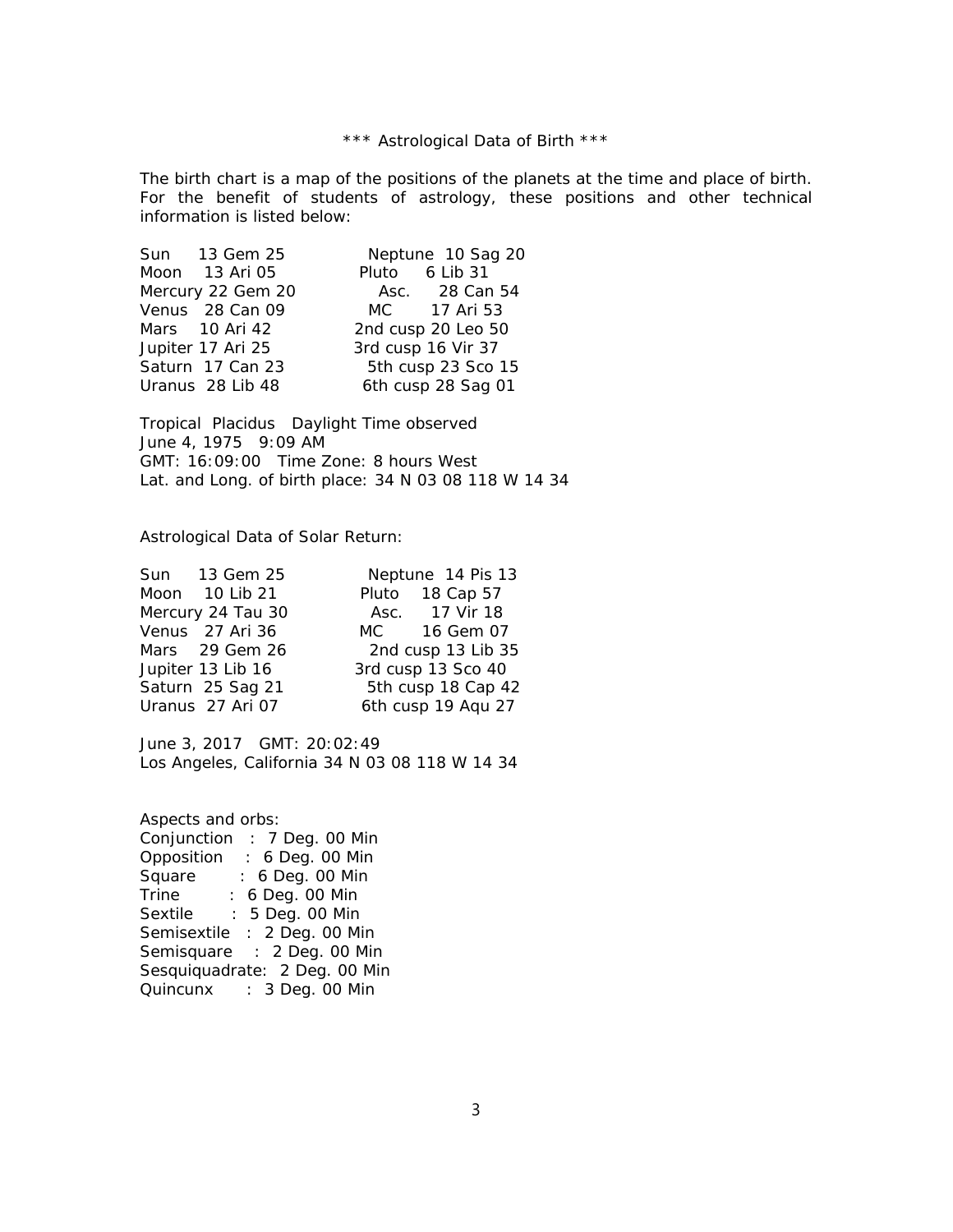## **\*\*\*\*\* FIRST PART \*\*\*\*\***

# **Chapter 1: General characteristics of the year. The external conditions.**

*Solar Return Ascendant Virgo :*

Your mental or intellectual activity will increase considerably this year. Your capacity to analyze and your attention to detail will be greater. You may feel the desire to study something new, or improve the way you do your present work. You may get more interested in service projects which improve the lives of others. You may concentrate on helping those around you by solving problems, distributing information on health issues, or getting involved in environmental concerns. It's important for you not to neglect your own interests. However, you will find that, in one way or another, the things you do for the benefit of others will bear fruit for you in the future.

You could get so engrossed in your work that you lose yourself in details. Having a practical outlook is the key to finding good solutions. Don't spend too much time unnecessarily analyzing data and avoid wasting time on unimportant things. Deal only once with matters that you have to attend to. Then come to a conclusion and don't turn back again to analyze the topic in question. This only wastes a lot of time, entangles you in your own thoughts and has an immobilizing effect on you. If by nature you are less than meticulous in your work, you may find it easier to organize your thoughts and your work this year. If you are already very detailed and analytical, you should try to take time for some kind of physical activity so that you can remain more balanced between mind and body.

You could become less inclined toward a lot of social activity and be more drawn in and thoughtful. However, it is not good to be too reclusive and isolate yourself too much. This would give you too much time for self-criticism and dissatisfaction. You should see that you have a balance again between work and play.

Physically, you could be more nervous than usual which could result in intestinal disorders or other illnesses caused by nervous tension. It could also cause insomnia, brought on by too much mental work and excessive worry. It would be advisable to practice techniques such as Yoga to calm and focus the body and the mind. Highly competitive activities should be avoided if possible. You also should maintain a balanced diet of foods that are easy to digest. You will be inclined to want to improve your body and your health this year. It will come naturally to you now, and it would be a good time to go on a diet, if you feel you need to. You could benefit by boning up on subjects such as nutrition and the various kinds of alternate medicine that are available to you. Good health is one of the themes for this year.

During this period you may come in contact with intuitive and sensitive people who will share with you their hunches and visions of things to come. It would be wise for you to listen to what they say to you if you believe they might be relevant and true for you. Examine them carefully and determine their value. But, on the other hand, don't accept everything you hear without question. Be discerning and evaluate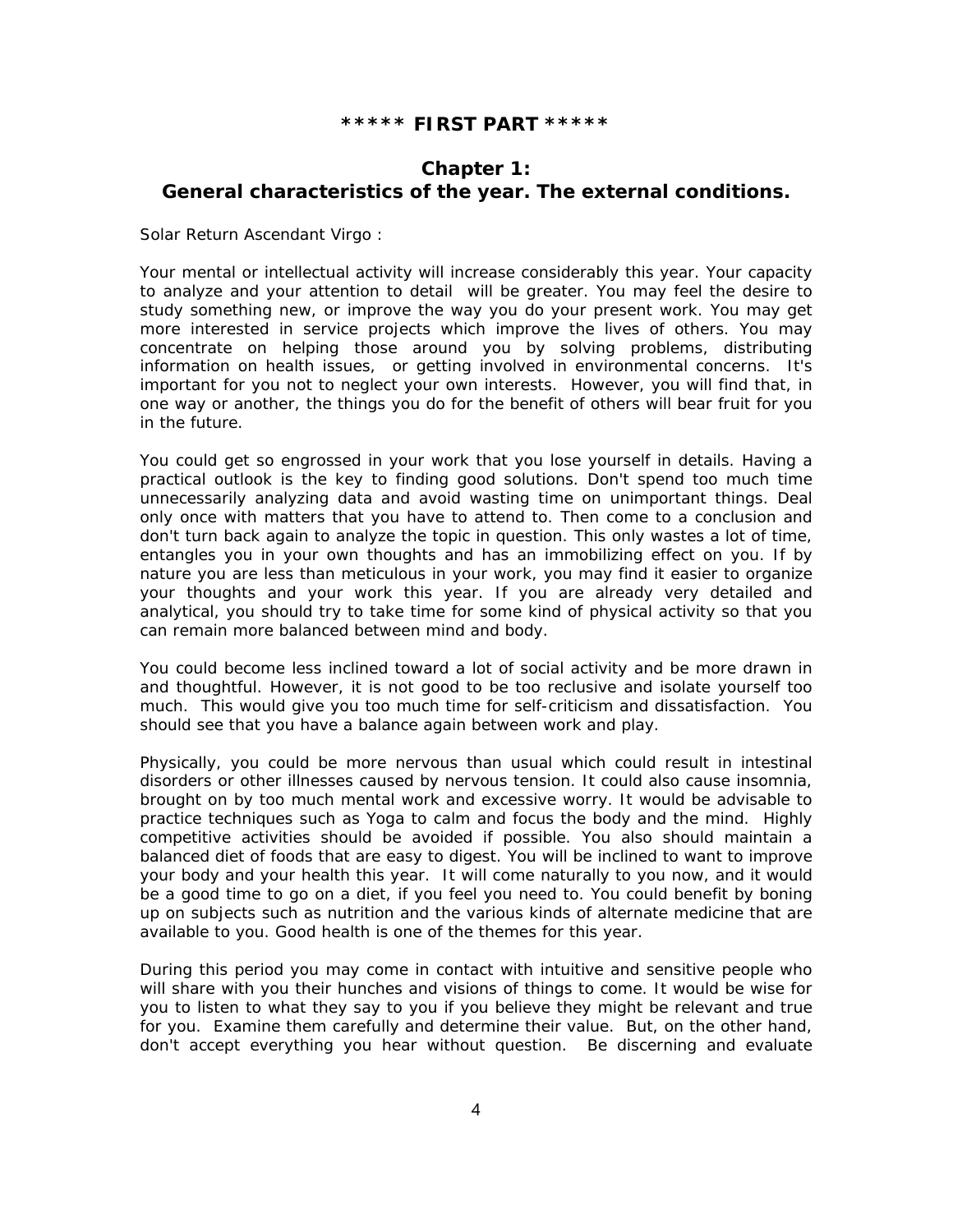### everything.

You will find yourself being more cautious and critical in your relationships. Things that never used to bother you will now become issues for you. You may not see your partner as clearly as before. You may find Pisces natives entering your life this year. Although you will find them appealing, you could also be annoyed by their emotional approach. And you may find them too dreamy and impractical for your Virgoan thinking.

#### *Solar Return MC Gemini:*

Your professional activity will be diversified during this period. You will impress others with your intelligence and your ideas. If you are a fairly stable person, this year will be more exciting and productive. If you are bored with your work, you could change jobs, even going into a different kind of work during this year.

This influence favors activities related to communication, short journeys, publications and the gaining of information in general. During this year you may develop your ability as a writer, journalist, speaker, translator or publicist. No matter what you undertake, you will be more involved with expressing your ideas and receiving the ideas of others.

You should be careful not to spread yourself too thin, taking on too many projects though, because then there is the danger of not really accomplishing anything well, or not finishing those you start. Although you may be restless and have trouble staying with any one activity for long, you will use this time well if you complete the projects that are most important and rewarding to you.

You will probably make several short journeys during this year, some of which may be business related.

Activities with siblings and other close relatives will be important. There is a possibility of doing some type of business with them. Your home life will be more active and busy. You may make some changes there, or even consider moving (if other indications in this report confirm it). You might even be attracted by the idea of living in another country.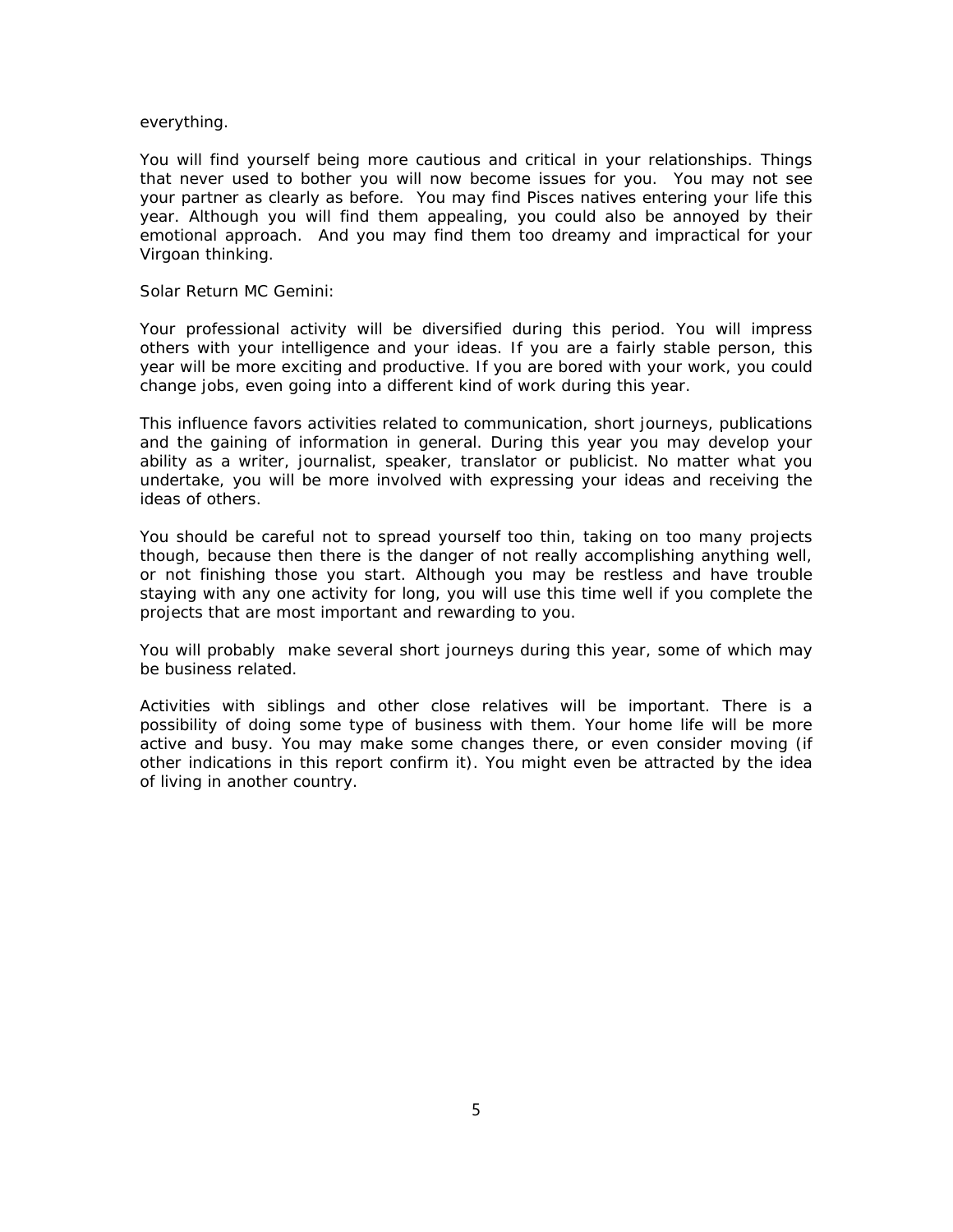# **Chapter 2: Astrological influence of your personality.**

### *Sun in 9th house:*

You will have a great desire to travel both mentally and physically this year. On one hand, you will want to increase your knowledge and will undertake intellectual activities or studies that were always of interest to you. On the other hand, you will have a desire to take journeys to foreign countries, enlarging the scope of your understanding. If you have been thinking about taking a trip, this is the time to set a date and make all the necessary arrangements. If you have ever dreamed of living in another country, this could be the time to do it.

You will probably become more philosophical than usual, wishing to explore abstract ideas and concepts that you have had difficulty comprehending before. Your interest in philosophy, the higher sciences, religion, or languages will be accentuated. You will be attracted to the mystical and occult. You may search more deeply for a belief system which meets your needs at this time. You may find yourself questioning the beliefs you have held up to now, wondering about their value for you today. You will favor any teaching which seems to ring true for you at the place where you are now.

Your mental attitude will be very positive, although sometimes you may tend be too optimistic or daring. Be realistic with your plans! This influence will make you think big, and you could overlook concrete matters in the material world. Your boldness and spirit of adventure will also increase. It is advisable that you act wisely, especially in undertaking any business, new investment, or important commitment.

During this year you will find many answers about life. You would benefit by practicing some meditation exercises or by attending some sort of religious or spiritual service. It would also be a good idea to refresh your knowledge of other languages you have studied and to have your bags packed!

### *Sun conjunction MC:*

Your ambitions and desire for progress will be accented. You will concentrate your energy on your work, search for a higher position, and fight to achieve your objectives with a strong will. This year your ego will dictate and will be expressed as never before. Your relationship with your superiors could be beneficial or detrimental to your progress. If your boss agrees with your goals, you will get all the support you need. But if he is not supportive of your ideas, you will face opposition and restriction. Try to use diplomacy and tact in dealing with this. This influence also favors your personal plans and goals. If you were to undertake an independent activity, it would work out very well.

As a result of this year you will have a more impressive reputation. You will be more exposed to the public than usual. You may receive criticism or opposition, but it will only strengthen your position. Put all your energy into your professional or work projects, and you will get the success and progress that is due you. This is a year of action and big achievements.

### *Sun square Neptune:*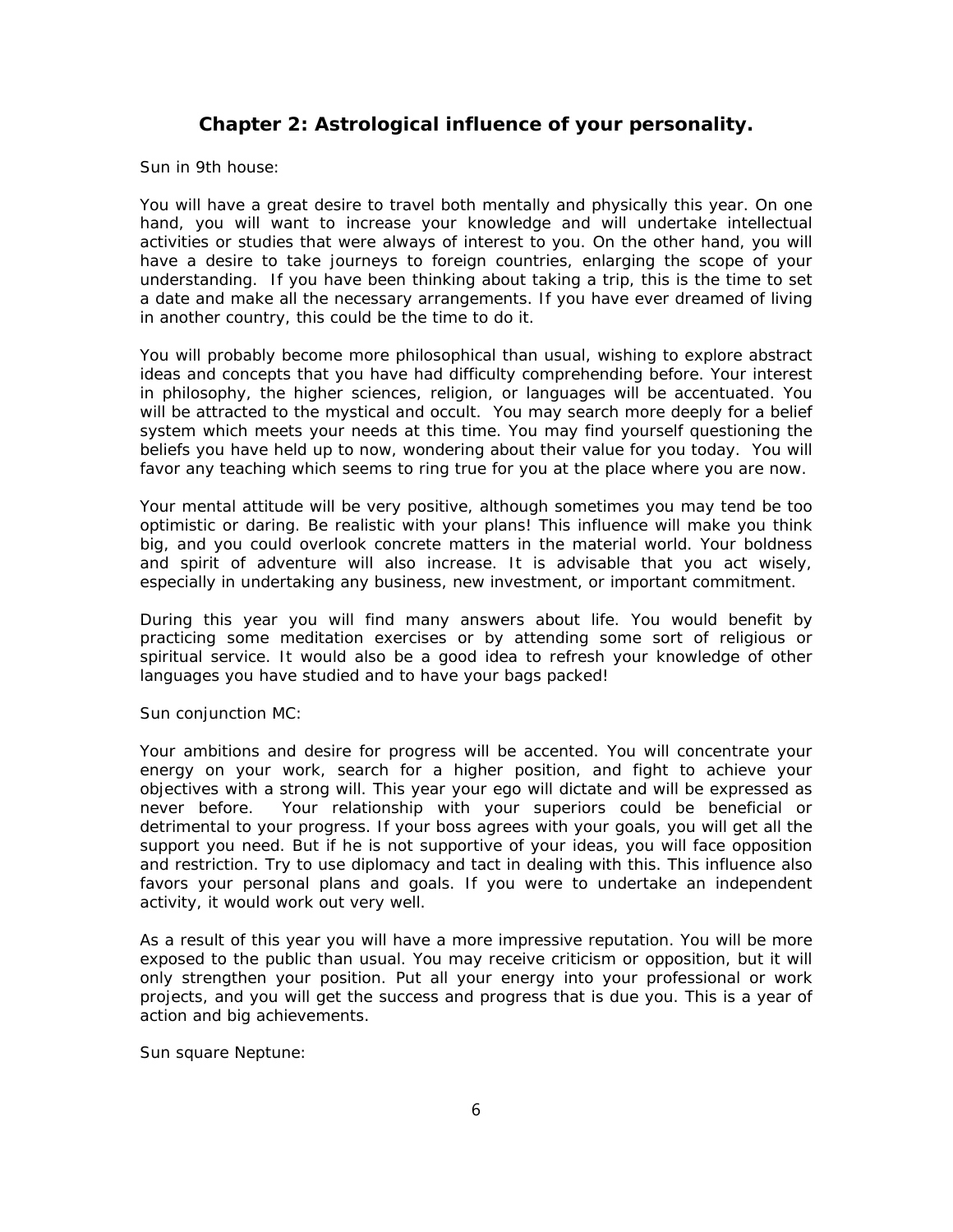Your idealism will be accentuated during this time and could cause you to be deceived by people in certain situations. Try to be realistic and keep your feet on the ground. There is a tendency to exaggerate reality and to develop insecurities or groundless fears. Under this influence, you are also inclined to daydream and to be careless with money and other things of value, which could expose you to robberies and other losses. You could find yourself in a state of confusion and uncertainty. This could affect your social or romantic relationships, bringing disillusionment, but also could very easily make you the victim. Don't avoid your responsibilities and become aware of your own errors.

Your level of energy will be low, and you could tire easily. Select your efforts and demands properly. Don't start projects or tasks that from the beginning seem impossible or very difficult to complete. You may have unusual or very strong reactions to medications, so don't hesitate to consult your physician as soon as it appears that the medication is not working properly for you, or the negative side effects are too great. When possible, use treatments that are very safe and free of side effects, such as homeopathic remedies, for problems with your health.

The most adverse effect this influence could produce is becoming rather noncommittal in dealing with people or issues. You could shy away from problems and confrontations, which sometimes could complicate matters. This same noncommittal tendency could generate bad habits or an increase in your consumption of cigarettes, alcohol or drugs if you are accustomed to using them. You must keep these habits under control and resist the desire to escape or run away. One solution could be to strengthen your spirituality, providing you don't carry it to extremes and become a religious fanatic.

### *Sun square Asc:*

During this period your energy will increase a lot. However, you might use it ineffectively. You could use your energy trying to impose your will on others or fighting with people who try to dominate you. You could also become more selfish and rigid in your way of thinking. Your interests and desires will probably collide with those around you. Be careful to act in good conscience. Your personal vanity or your excessive pride will be your enemy during this time. You will blame everything on others because you won't be able to recognize and acknowledge your own errors.

The relationship with your father, or with other people who represent a certain type of authority, will be difficult. You will feel unjustly imposed upon. You will find it very difficult to live peaceably with others during this year.

It is important to watch your energy level and your nutrition. You should not allow yourself to get to the point of physical exhaustion. It is advisable to adopt a diet that supplies your body with the proper nutrition to keep your strength up.

### *Sun trine Moon:*

You will show more enthusiasm and vitality during this year. Your thinking will be very positive and you will want to take the initiative and make decisions that you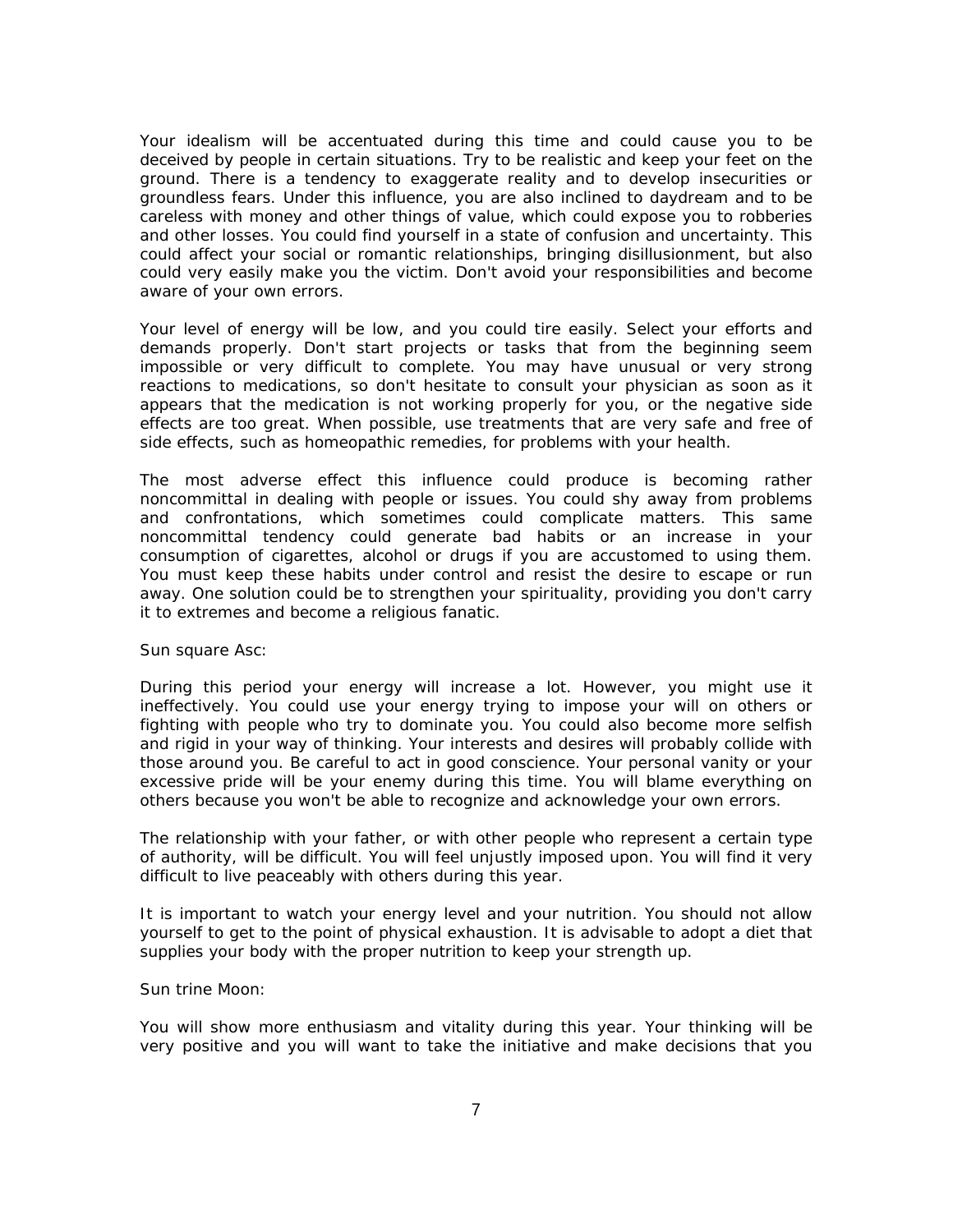have not considered before. Your confidence in yourself will be recognized by others and you will receive support from your family and friends in general. It will be easy to carry out the changes that you propose which will benefit you in the future. You also could receive help from powerful or very influential women. Your popularity will increase and you will feel comfortable in your surroundings in spite of any difficulties that you encounter.

Your physical body will be very resistant to any type of illness. If you have some kind of on-going health problem at this time, it is probable that it will be successfully treated during this year. This is mainly due to the fact that you will find it easier to deal with your emotions, thereby putting less stress on your mind and body.

### *Sun trine Jupiter:*

This will be a very favorable and happy year. You will be experiencing some very positive energy that will enable you to resolve your problems very easily. As a matter of fact, because of your enthusiasm and optimistic outlook, this could be a very lucky year. You will be very willing to work hard and eager to take action with a smile on your face. The area of your life where you will experience a period of general expansion and growth is to be found in the house that is occupied by the Sun this year (described in the previous paragraph) and in the house occupied by Jupiter (described later on). Your social life will increase and bring you in contact with more influential and powerful people.

If you are involved in some type of litigation or legal process, it will be settled in your favor. Your sense of justice will increase along with the desire to acquire more knowledge. You will seek out new experiences and will have a strong desire to travel this year.

This will be a year to harvest all that was cultivated in previous years.

### *Sun semisquare Venus:*

You may encounter, and have to deal with, some unresolved romantic problems from the past. Stay calm and develop a positive attitude toward your partner, as well as your social life in general. The irritations and displeasures caused by others could be the reflection of your own inner uneasiness. This aspect generates a desire for comfort and pleasure, which could lead to disruptions in your routine, followed by a possible loss of income. Do your best to control these yearnings and search for a creative solution for your inner dissatisfaction.

### *Sun semisquare Uranus:*

You will be very nervous and impatient during this year. You will get tired of your daily routine which could cause you to make quick and erroneous decisions. It is important that you moderate your impulses and act intelligently. You will require more freedom of action and you may become short and abrupt with people who interfere. You should try to direct your energies consciously, because reacting explosively will only complicate matters.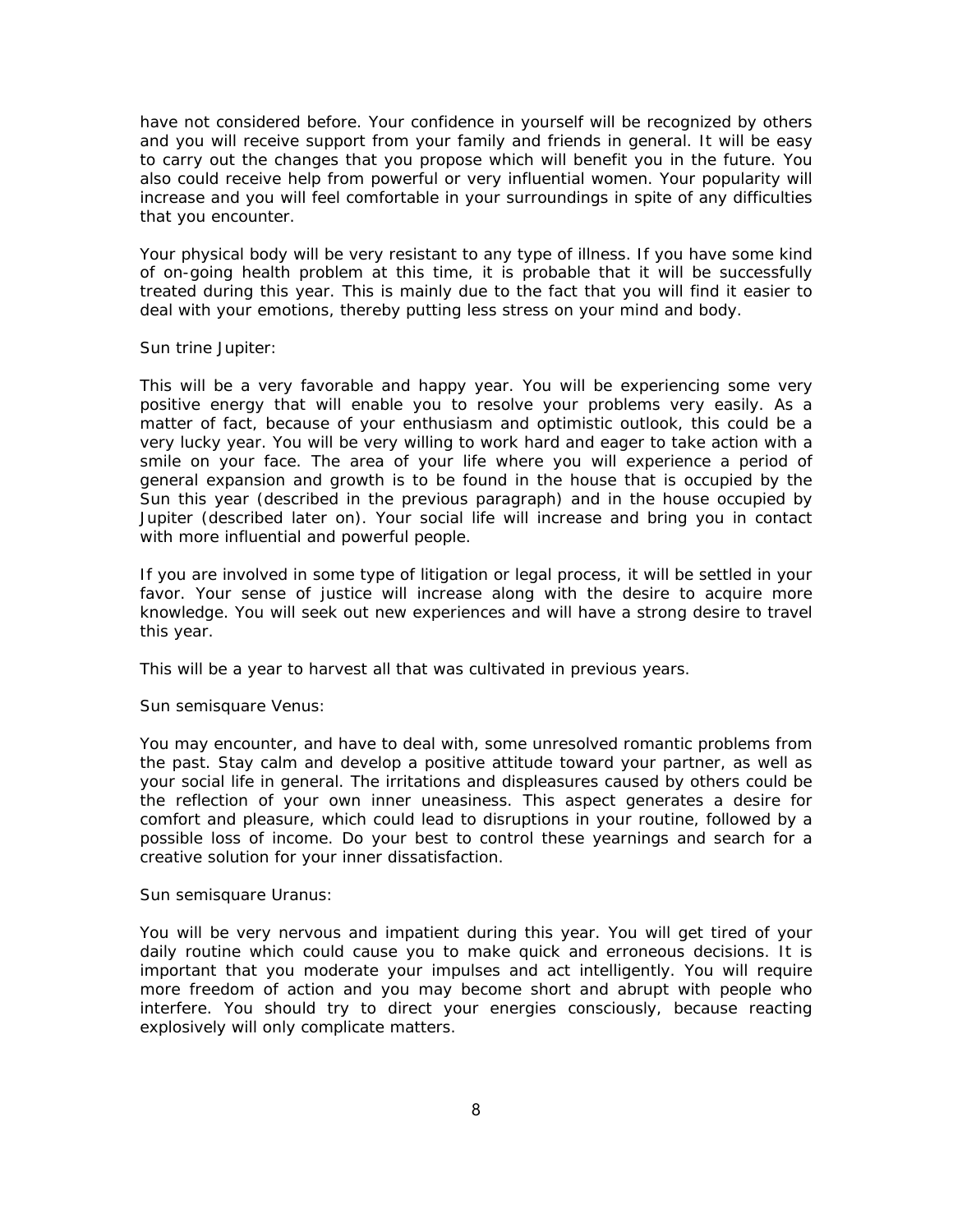You also could be prone to accidents involving speed or electricity. Drive carefully. It will be very difficult to remain calm and tranquil during this year.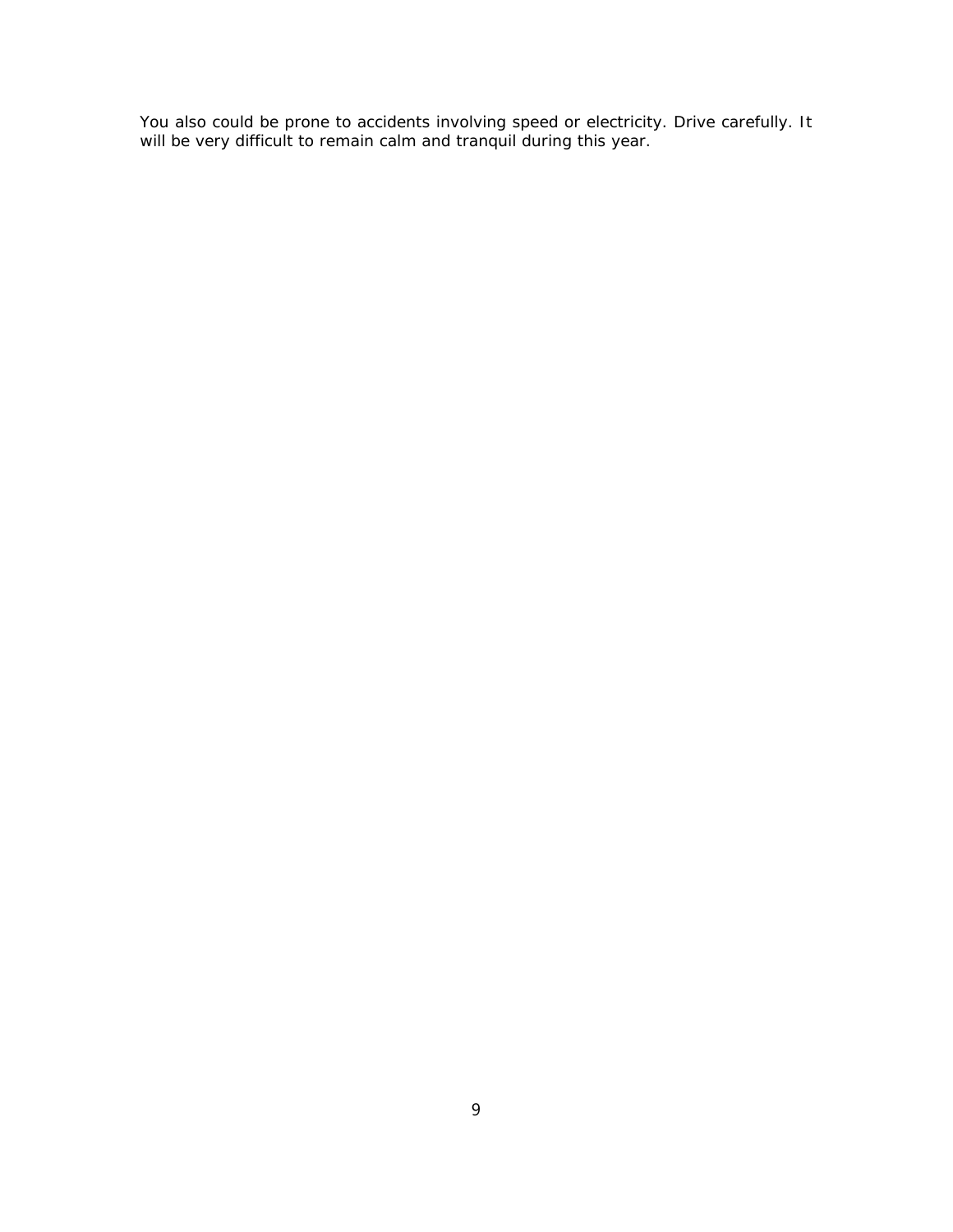# **Chapter 3: The emotional world.**

*Solar Return Moon in Libra :*

You will be more emotionally balanced, and you will be softer and warmer with others. You will be more sensitive and dreamy, more romantic and sociable than usual. You will want more contact with people and will step up your social life. During this year, you will want to offer more of yourself to your loved ones and will be rewarded with affection from them in return.

This influence increases your popularity and brings much success in working with the public. Your personal magnetism will be strong and because of it you will attract others to you. You also could develop a greater desire for pleasure and for enjoying life in general.

On the other hand, you could acquire a strong sense of justice that will cause you to take direct action when confronted with situations that you consider unjust.

If you have artistic inclinations, during this year you will express them freely and can rely on an extra spurt of inspiration. Your sensitivity will increase and will help you find inner balance.

The relationship with your mother and with women in general will be very favorable and balanced. You will be able to count on their support for your projects in most cases.

On the negative side, this influence could make you very dependent. You could rely on the opinions of others too much, limiting your own freedom, especially if their suggestions are contrary to what you desire.

This will be an important year for you personally. If you have plans for marriage or for committing to a serious relationship, you will let it be known. If you are already in a committed relationship, you will have a happy year, but if you are not involved, this could be the year to begin one. This is the result of your emotional inner balance. Concentrate on achieving your own balance and the rest will take care of itself.

### *Solar Return Moon in 1st house:*

You will be very sensitive and emotional and will pick up the vibrations and moods of others in your environment more easily. Therefore, your moods could more changeable and unpredictable. You will need to learn how not to take on the negative energy of people around you. Therefore, you will develop a protective instinct which will shield you from the negative energy of others and make you more concerned with yourself and your needs. You should consider it carefully before making the changes that you think you want to make. Don't make impulsive decisions because they wouldn't work out now. Because you will be more sensitive and impressionable, you should wait until you can think clearly and realistically before making a final decision. There is a possibility that you will make a move of your residence and/or do some traveling.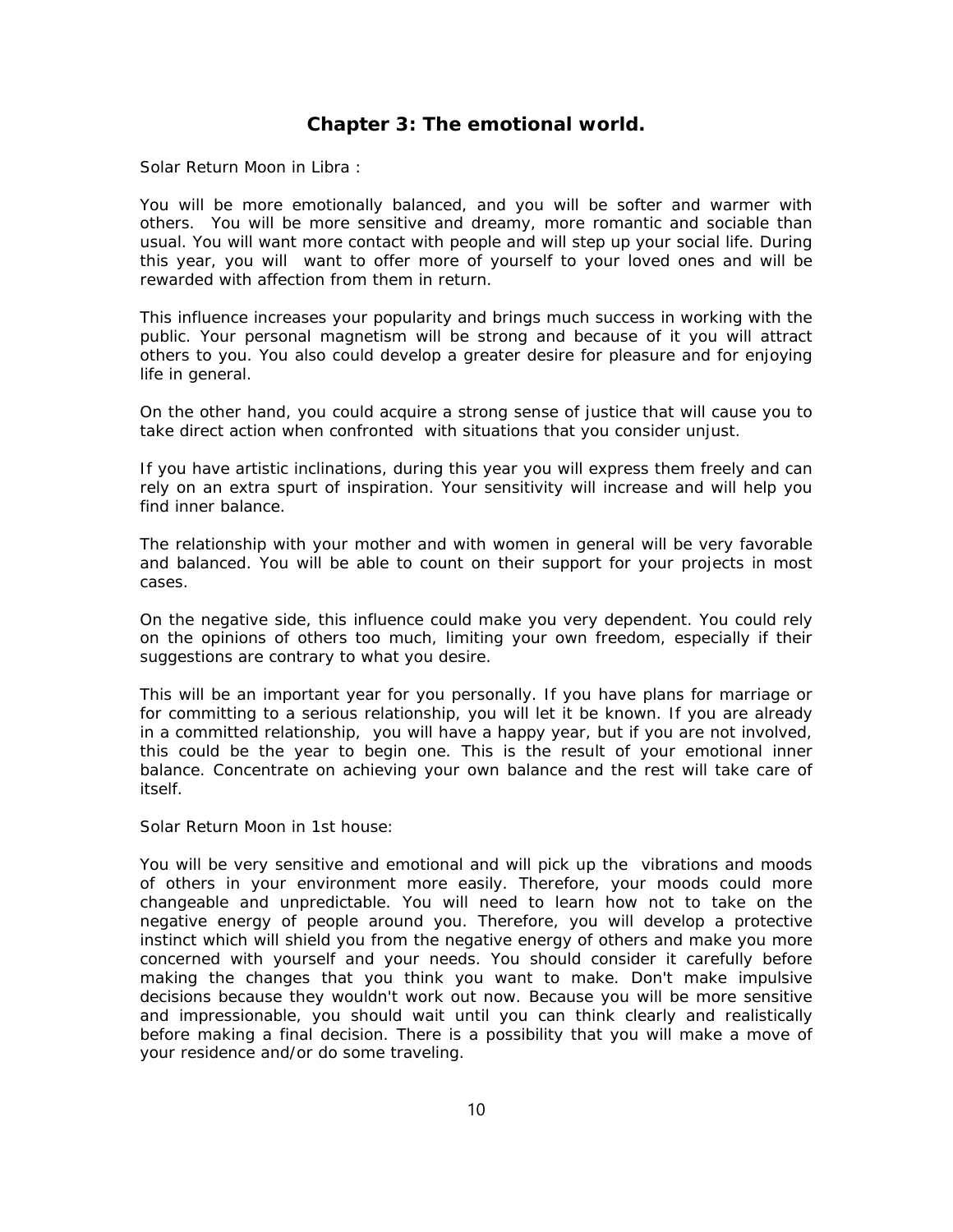During this year you will have more contact with the public and will increase your popularity. Your personal magnetism will attract the attention of others, and sometimes you will receive praise, but other times you could receive criticism. Either way, you will be noticed!

You will receive support and encouragement from the women who have influence in your life for the achievement of the goals that you propose during this time.

For women, this influence increases fertility a lot.

### *Moon conjunction Jupiter:*

This will be a period of positive feelings and generosity toward others. You will be more fearless and expect everything to go well for you. You won't be as prone to anger or impatience when dealing with problems or involved in discussions with others. You will search for harmony and will bring it with you wherever you go. This astrological aspect promises a happy year, both emotionally and socially. You will receive support from others, especially from women.

Besides that, you will have a greater interest in the profound aspects of life and will want to expand your knowledge of the metaphysical or spiritual world. You will be more prone to follow the dictates of your heart rather than your mind.

Your personal life should be very pleasant. You will give to and receive a lot from others. If you are in a committed relationship, you will be feeling more obliging, helpful, and willing in your daily interaction. This will cause your partner to respond to you in like fashion. As a matter of fact, you will find harmony and peace in all areas of your home life. Even if other astrological influences this year indicate problems and dissatisfaction, you will find ways to have a happy year.

### *Moon trine MC:*

You will have a very favorable year for your personal enterprises and your work in general. You will be able to rely on the support of the public, especially that of women. Changes in your professional activity will bring you in more favorable contact with others, achieving an increase of your popularity and of your success. In return, this will be reflected in your financial income and also in your creativity.

Your emotions will be in tune with your intentions and you will concentrate your energy in one direction. Your dreams and imagination will give you new ideas to improve your work. You will be able to rely on the support of your loved ones, particularly your mother and other women, for the achievement of your objectives.

### *Moon sesquiquadrate Mercury:*

Your mind will be very restless and uncertain during this time, and you could find yourself being more indecisive than usual. It is important that you make use of your ability to analyze and come to reasonable conclusions and not act too much on impulse. You may feel the desire to change your residence or to make changes in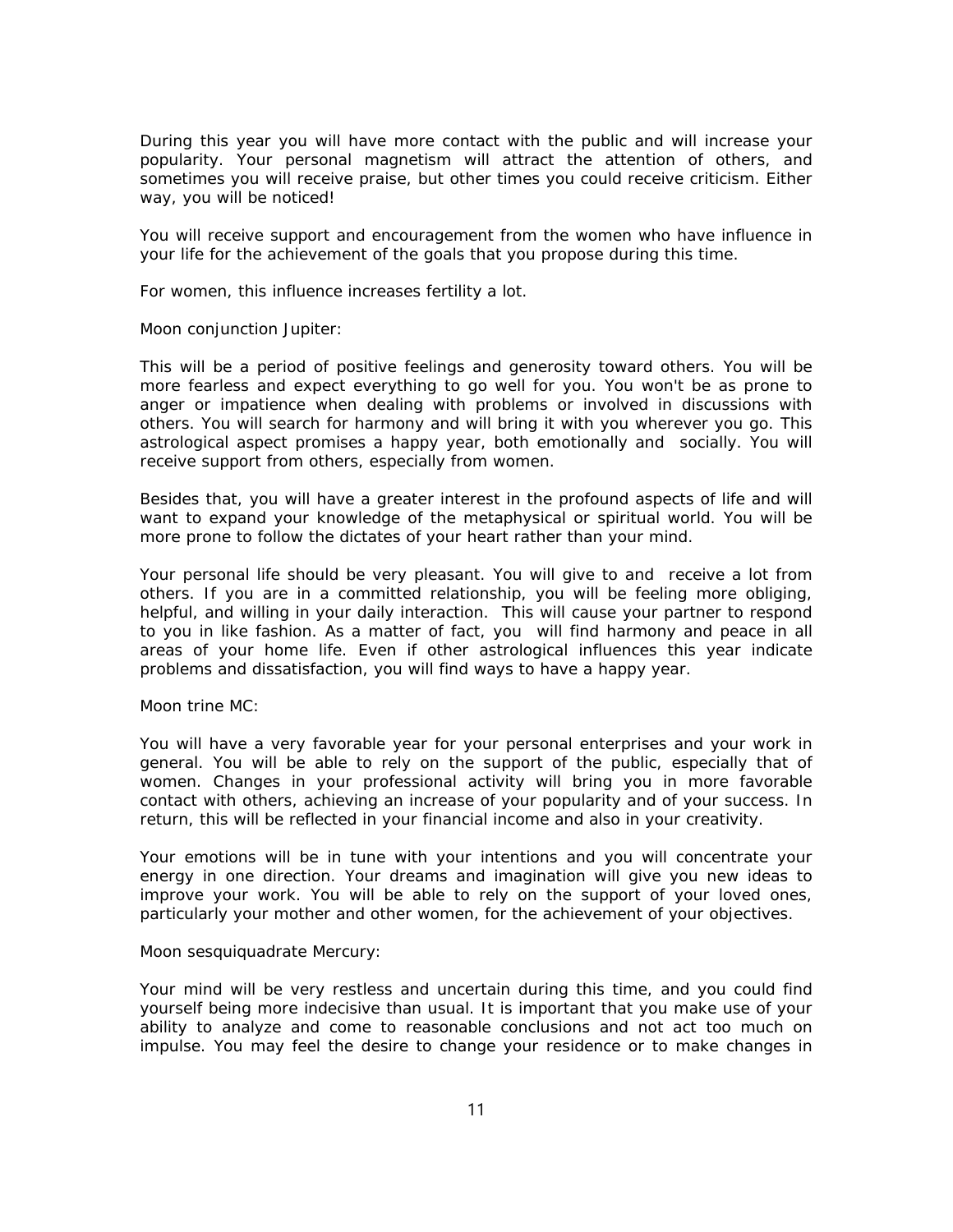your home, but you should use caution so that you don't make a mistake.

You may have frequent problems in your home due to lack of communication. Avoid arguments so that you will be able to stay balanced. You could become the subject of gossip or criticism that could be upsetting to you.

The tendency toward desiring change will also affect your attitude toward your work and the success that you achieve will not be completely satisfactory because of your lack of perseverance.

### *Solar Return Moon Conjunct natal Pluto:*

Your relationship with the public, particularly with women, will arouse powerful feelings in you which will cause you to change and transform in some way. You could react to the emotional demonstrations of other people in a somewhat violent and uncontrolled way. In addition, your relationship with your family, especially with your mother, could provoke increased tension in you.

In a man's chart, this influence could cause you to have strong and uncontrolled reactions toward women, stemming from your subconscious. There is a tendency to want to manipulate and dominate them.

In the chart of a woman, it marks a great inner transformation, in which you develop stronger and more aggressive personality traits during this year.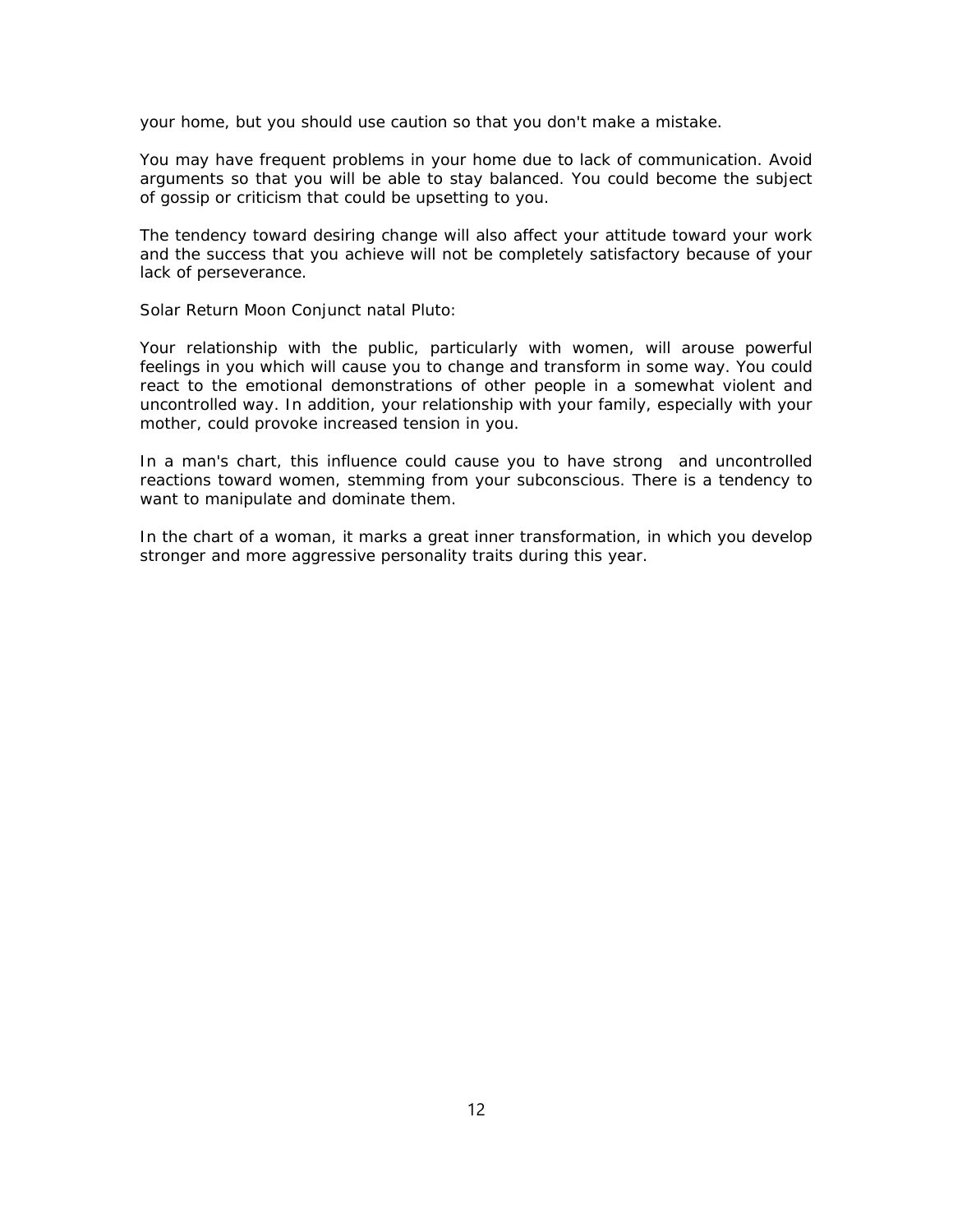## **\*\*\*\*\* SECOND PART \*\*\*\*\***

# **ANALYSIS OF THE 12 ASTROLOGICAL HOUSES. INNER RESPONSES.**

## **HOUSE 1: Personality. Principal interest of the year.**

#### *Solar Return Asc in or within 3 degrees of natal 3rd house:*

One of your principal interests will be communication, both in writing and in conversation, particularly in your immediate environment. You also could begin some type of study or take short trips to broaden your knowledge.

During this year you could have a closer or more important relationship with your siblings, neighbors, or other relatives. You will value their opinions more. However, there could also be some disagreements.

### *Jupiter in 1st house of Solar Return:*

This will be a very positive year. You will be optimistic and spontaneous and will find that opportunities will come to you without any effort on your part. Expansion will be a keyword for this time. You will want to undertake more, possess more, and make more. You also will be inclined to exaggerate things and to act without thinking. You won't be depressed much and your problems won't upset you. You will greet each day as a new day to enjoy. You will receive assistance and acceptance from others who will look at you as a very trustworthy person.

You should watch your diet, however, because you could find that you want to eat a lot of rich food and indulge in excesses which could result in gaining weight.

You will become more interested in your spiritual or religious life. The everyday, tangible things won't seem to be enough for you or satisfy you as they have before. You will search for other more profound truths that will give more meaning to your life.

### *Solar Return Jupiter Conjunct natal Pluto:*

The optimism, protection, and happiness you will receive from others will help you to produce profound changes in your life. You will be freed from inner pressures or fears that have held you back in the past, and you will feel more certain about yourself and your power. Spiritual, wise people will be most influential in guiding you through this process.

# **HOUSE 2: Financial situation.**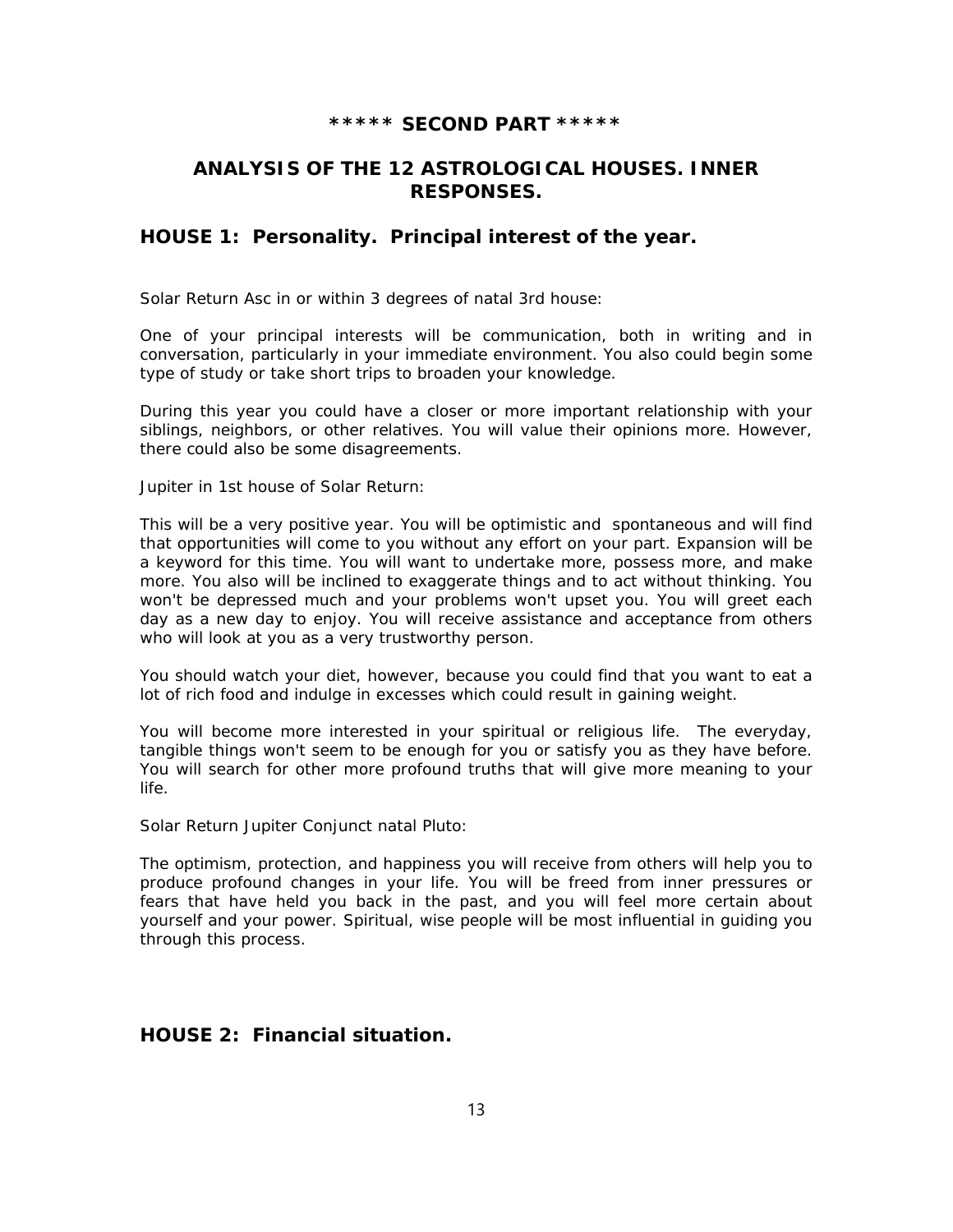*Solar Return 2nd house cusp in or within 3 degrees of natal 3rd house:*

You could be monetarily successful if you are involved in an occupation in the communication field or in an activity which requires you to make short, local trips. Family relationships, especially with brothers and sisters, will be very favorable for your financial projects. You can also profit from the collaboration of other relatives or neighbors.

# **HOUSE 3: The conscious mind. Study, communication, and short trips.**

*Solar Return 3rd house cusp in or within 3 degrees of natal 4th house:*

This influence could bring travel and intellectual activities within your native country. Matters concerning your home and your family will be on your mind. Communication with your parents and other relatives will be very favorable, which will allow you to resolve any existing problems. You might also become interested in studying about and discovering your own family tree. This would be an appropriate year to study history, psychology, or archaeology.

## **HOUSE 4: The home.**

*Solar Return 4th house cusp in or within 3 degrees of natal 5th house:*

Conditions in your home will improve a lot and you will enjoy the company of your loved ones. You probably will give and receive much love from members of your family, especially the ones who reside with you.

There is a strong tendency to want to gamble, not only in games of chance, but also in business ventures. Be cautious. During the final months of this solar year you will be more interested in the life of pleasure and amusements.

In a woman's chart, this influence could indicate an addition to the family and pregnancy.

### *Solar Return 4th cusp Conjunct natal Neptune:*

There could be confusion and problems at home which could cause you pain and dissatisfaction. You should be willing to take responsibility for resolving your own problems. There could also be deception and falsehood in your home which could make you hypersensitive to the conditions surrounding you.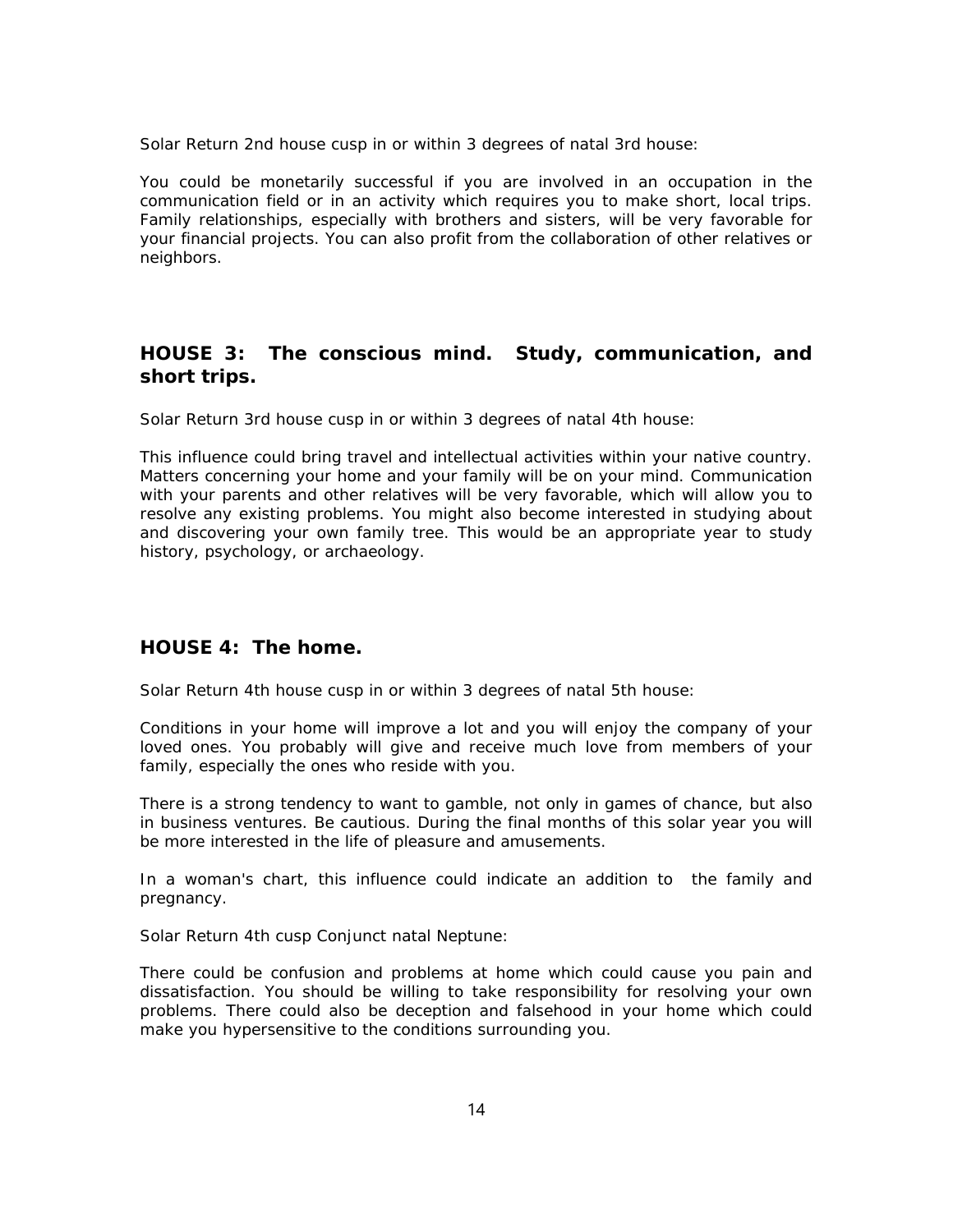*Saturn in 4th house of Solar Return:*

You will confront problems or obstacles within your home, especially with older people. Commitments and responsibilities at home could weigh you down and limit your freedom, causing you to become frustrated and unsatisfied. You may have to return to your parents' home to lend assistance, or you may receive a family member into your home who needs your help and support. This period could bring about ties and responsibilities that will be difficult to cut off later on.

During this year you will be concentrating on your security needs and building a financial base for the future. However, any efforts you make to invest in real estate will be delayed or frustrated at this time.

The most difficult period will be during the last months of this solar year.

# **HOUSE 5: Romance & amusement. Relationship with children.**

*Solar Return 5th house cusp in or within 3 degrees of natal 6th house:*

Your health could be affected by too much pleasure seeking. On the romantic side, you could meet and fall in love with someone who has some serious personality problems. You could also get involved with someone in your work place. And you might decide to acquire a pet to keep you company.

### *Pluto in 5th house of Solar Return:*

You will have strong passions during this year. If you already are in a relationship, it will become more intense and you will find yourselves sharing profound emotions that will be difficult to keep under control. If you aren't in a relationship at this time, you could begin a relationship during this year that will produce a radical change in your life style. In either case, your feelings will seem, at times, to be uncontrollable and overwhelming. Due to the strong passion, there also could be scenes of jealousy and angry arguments. There could be frequent disagreements because of the need of each of you to dominate and possess the other. Your sex life will increase considerably under this influence.

On the other hand, investments in speculative businesses or risk ventures would not be advisable.

If you have children, your relationship with them will also be different and will produce changes in you. Don't be too rigid or strict with them because that would only create more tension.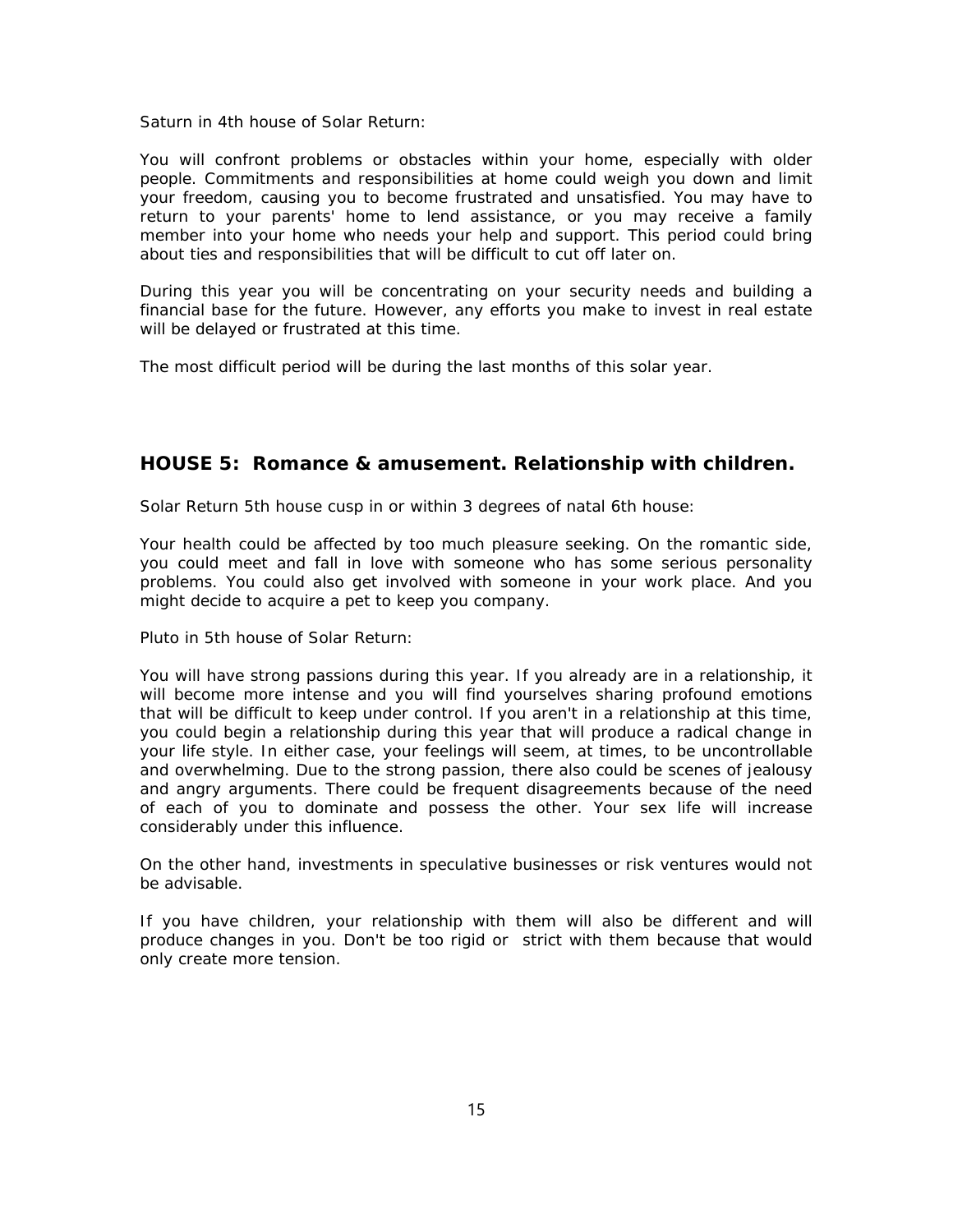## **HOUSE 6: Health and illness. Employment. Service.**

*Solar Return 6th cusp Conjunct natal 8th cusp:*

Your health could become seriously affected during this year. If you are presently ill, you should not neglect your treatment now. And if you are in good health, you should regulate your diet and get enough rest in order to avoid bringing on new health problems.

There could be problems in your employment situation which could even result in your losing your job. There also could be complications with placing funds into joint ventures with other people or recovering money owned you.

#### *Neptune in 6th house of Solar Return:*

This influence could bring problems and misunderstandings in your work environment. Your relationships with superiors and co-workers will be difficult because you will have trouble understanding and following detailed instructions. You could also encounter problems with envy, gossip, or dishonesty at work. You will be disappointed by the actions of some people or perhaps even in the quality of your own work. However, you should think carefully before making any changes in order to avoid making unnecessary judgment errors.

In addition, you should look after your health. It is especially important, if you are a social drinker, to take care not to drink too much alcohol or take drugs. You could have problems with illnesses which are hard to diagnose due to the fact that they are brought on by tension or emotional upsets. Avoid taking medications and drugs if your illness has not been clearly identified. As much as possible, use natural methods. It is advisable to act in moderation during this time.

# **HOUSE 7: Associations. Marriage and partnerships.**

*Solar Return 7th house cusp in or within 3 degrees of natal 9th house:*

You will probably do business with people from other countries or with friends residing in other countries. This influence could bring certain complications with contracts, legal proceedings, or international litigation. You could become associated with someone who lives in another country and find it necessary to do a considerable amount of long-distance travel.

### **HOUSE 8: Life and death issues, inheritances, and mysteries.**

*Solar Return 8th house cusp in or within 3 degrees of natal 9th house:*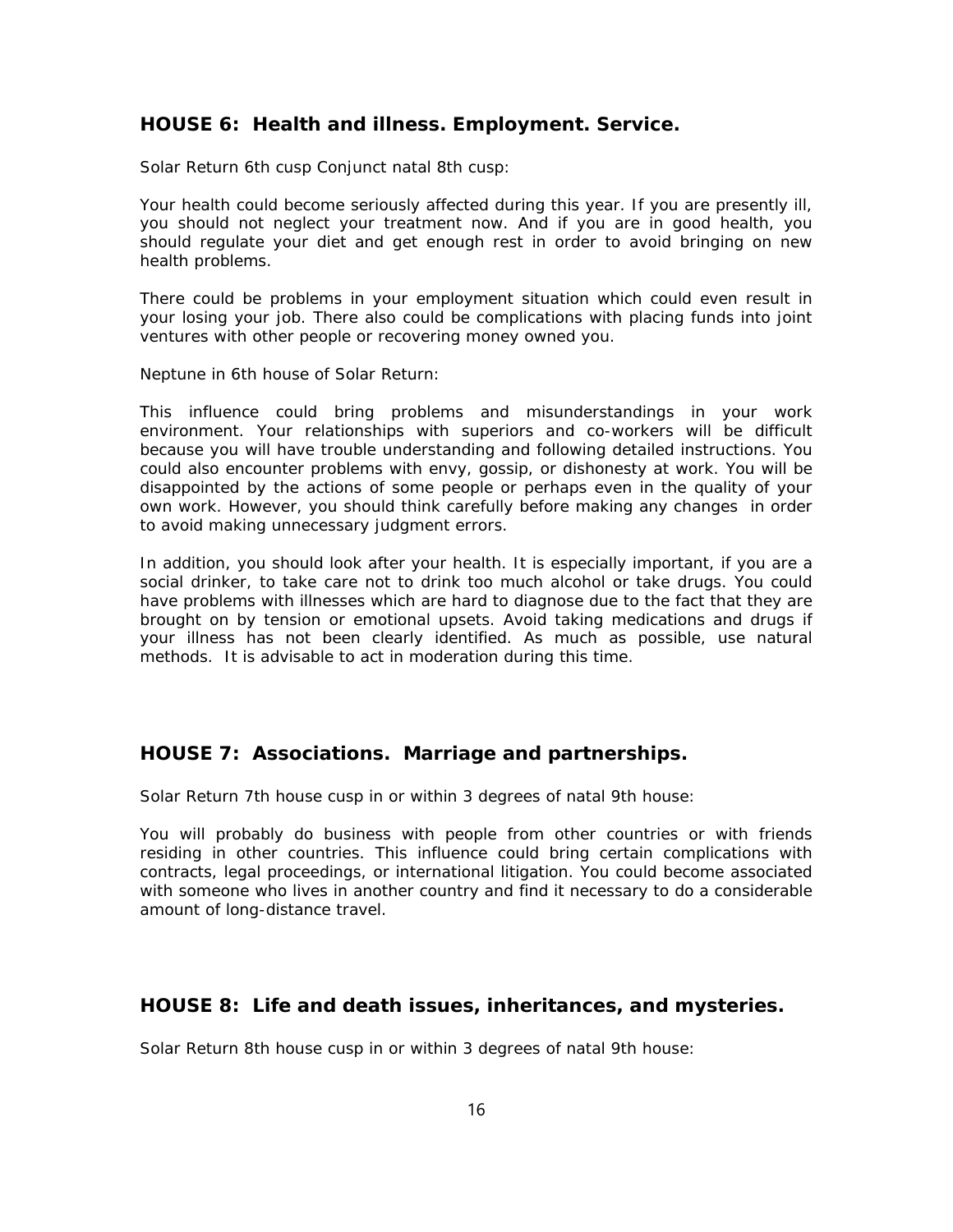During this year, many of your beliefs about religion, spirituality, politics, or philosophy will change. Your ideas will evolve and expand and you will arrive at new philosophical concepts.

This year could also bring the final resolution of certain litigation or legal problems that you have inherited, particularly problems stemming from investments in foreign countries.

### *Solar Return 8th cusp Conjunct natal Moon:*

Your emotions will be very deep, and you could go through some type of regeneration or transformational change. This influence could bring to the surface memories from your childhood of issues with your mother, or other important people in your past, which have not been resolved. You should watch your digestion and control your nervous tension or you might have a health problem.

### *Solar Return 8th cusp Conjunct natal Mars:*

During this year you should work with any negative memories of bitterness or hate from the past that could impact your present desire for freedom. You should forgive the people who hurt you in order to free yourself. If you don't do this, there is the possibility of you becoming violent, aggressive, or explosive in situations with people who don't please you. You could also be prone to accidents and certain problems such as falls, burns, fights, and angry disputes.

### *Solar Return 8th cusp Conjunct natal Jupiter:*

You will expand your consciousness and knowledge of supernatural or mystic subjects. You will begin to test your wisdom and could explore subjects new for you, such as parapsychology. You could become more generous, optimistic, and concerned about justice. On the other hand, you should be very careful not to fall into excesses of any kind that could be harmful to your health. The liver will be a very delicate and sensitive area during this year.

### *Venus in 8th house of Solar Return:*

This will be a good year to acquire money or goods through your love partner, business associates, family members, or institutions, such as banks or loan offices, with very little effort on your part. Should you request a loan during this time, you will most likely get it. If you are involved in some type of litigation or judgment, you can expect a favorable settlement.

You will experience changes in your personal life. It will not necessarily be a year of harmony and peace. You will find it necessary to examine any relationships you are involved in to evaluate them and determine how to make improvements, if necessary. You will learn a lot about relating to others and any relationship you now have will not be exactly the same as it was by the end of this year. If you begin a new relationship under this astrological influence, it could very well bring about some sort of transformation in you. Many of the changes will be on the unconscious level.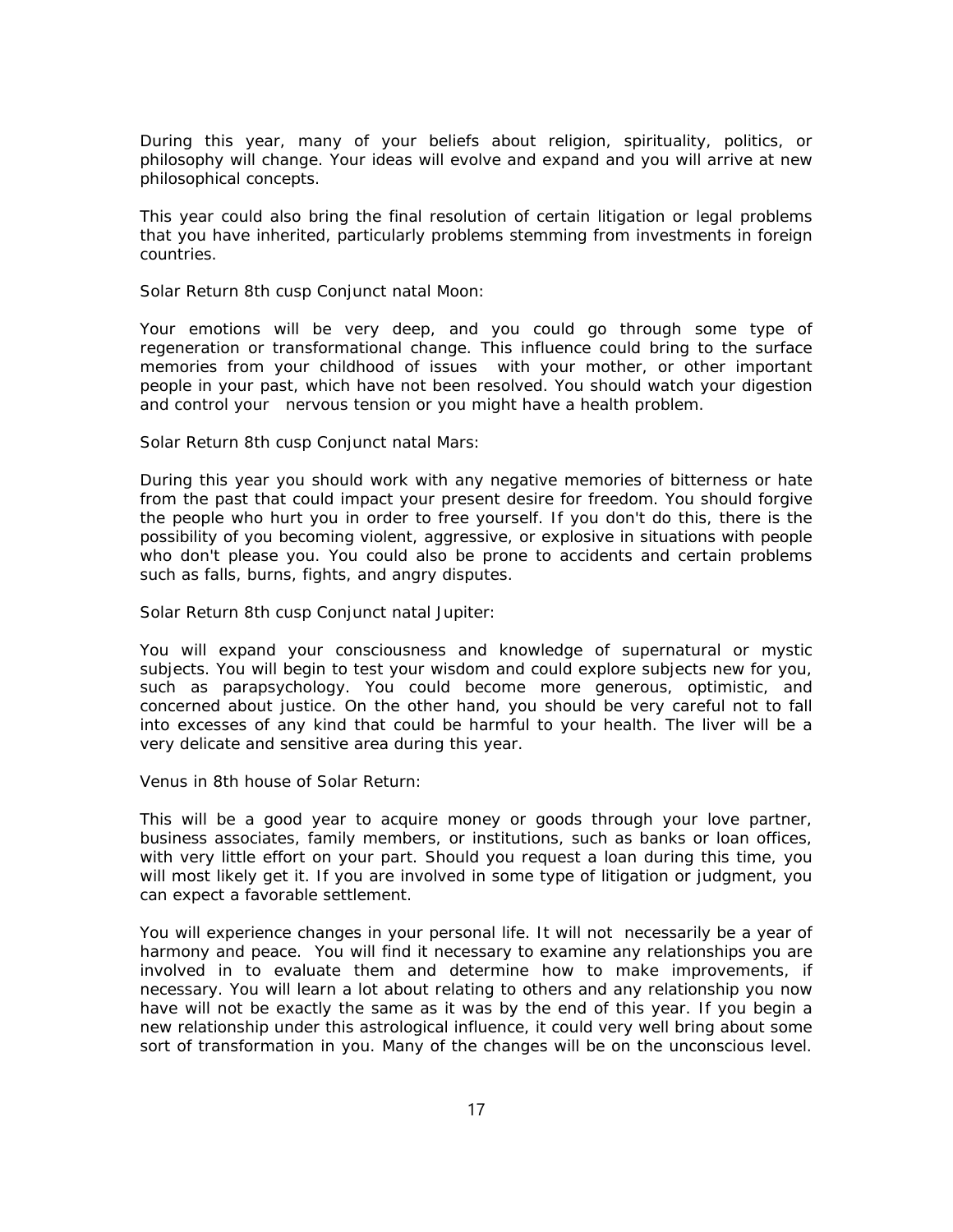You might also notice an increase of sexual desire within you.

### *Uranus in 8th house of Solar Return:*

You will be bringing up many things from your subconscious to be looked at and dealt which could lead you to adopt a new attitude toward life. Your powers of perception will increase and you will be interested in topics such as the paranormal or supernatural.

During this year, you could receive sudden or unexpected inheritances or legacies. There could also be problems arising in any legal proceedings you are involved in. If you are going through a divorce, watch out for unexpected financial loss or unpleasant surprises.

There is also the danger of accidents resulting from speed or electricity. Be cautious and avoid driving too fast when you are feeling nervous or hurried.

# **HOUSE 9: Religion and spirituality. Long-distance travel.**

*Solar Return 9th house cusp in or within 3 degrees of natal 10th house:*

You will stand out and receive some distinction for your intellectual activity during this year. If you are studying at or working for a university, you will receive great recognition for your academic efforts. There also is the possibility of receiving literary or scientific prizes. You could take a trip to a foreign country in relation to your professional activity that could enrich your knowledge a great deal and will also bring you more prestige in the future.

### *Mercury in 9th house of Solar Return:*

You will be very interested in expanding your knowledge during this year, especially in the study of other cultures, languages, law, metaphysics, philosophy, or religion.

You will have a strong impulse to travel and want to know more about distant countries and different cultures other than your own. If these journeys are not possible, you will search for written information and will mentally go to those places. Your mind will be directed toward learning about new places and ideas. You will be attracted to abstract ideas. You will be more flexible and open to the opinions of others.

You also could have many questions about religion and spirituality, searching for logical explanations as to your existence and your destiny.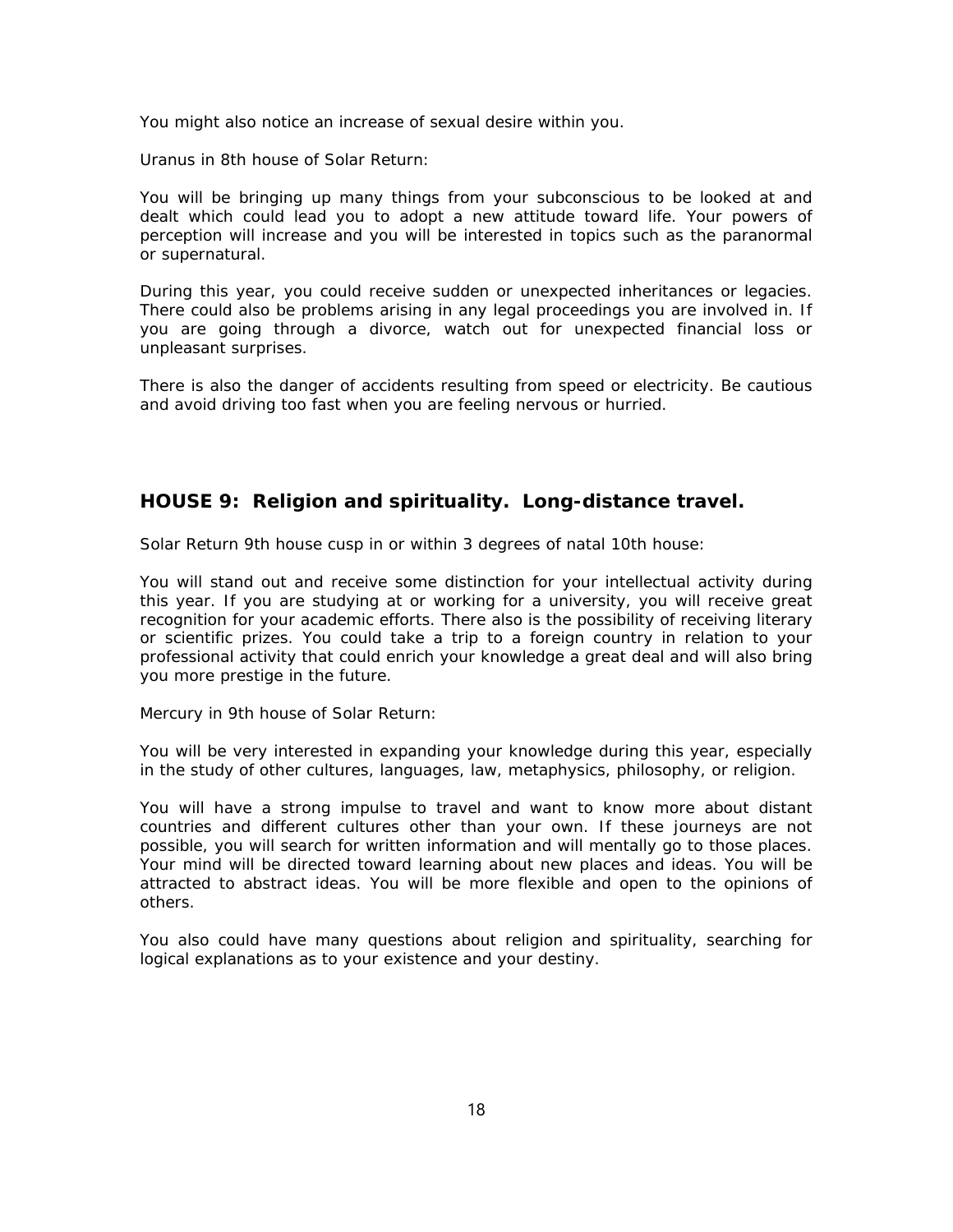## **HOUSE 10: Your profession, success, and status.**

*Solar Return MC in or within 3 degrees of natal 11th house:*

This year will be very good for realizing the majority of your goals and aspirations. This will be achieved in part through the support of your friends and associates. Contacts with important people you meet during this period will contribute to your growth. You will begin working toward far-reaching ideals that could demand some kind of sacrifice on your part.

This astrological position will grant you popularity in your profession and the possibility of having much success in community activities.

#### *Solar Return MC Conjunct natal Sun:*

You will be feeling very proud of the work you do in your profession and of the social position you have reached up to now, and you will be setting many goals and making many plans for your future. This sense of satisfaction will enable you to have more trust in the decisions you make in the course of your work day. Your desire to take control and achieve more personal recognition will be accentuated. During this year, you will project a very solid, strong, and positive self image. Your true inner desires and ambitions will emerge, and you will have opportunities for great success and advancement during this period.

### *Solar Return MC Conjunct natal Mercury:*

You will be prompted to develop new ideas and put your mind to work in order to realize your professional ambitions and make desired improvements in your social situation. You will put in much time and effort in thinking, studying, and developing projects and new plans for your future. Your mind will play an outstanding part in achieving the success that you desire during this year. Your communication with others will also be very important and effective.

#### *Mars in 10th house of Solar Return:*

You will become much more ambitious and combatant than at other times in your life. It will be necessary to know how to direct your energies in order to reach your goals, because there is a tendency to be too impatient, to act too aggressively and to abandon your goals before you complete them. If you are working independently, you will have a very beneficial year because you will conquer any obstacles in your path. But if you are working with others, conflicts and arguments can arise because of your dominant temperament. You will require more freedom and independence at this time and could suffer from the limitations placed upon you in the work place. This will be a year of conflict with authority figures. If you don't work for and reach a peaceful agreement with your superiors you are likely to lose your employment.

This influence inclines you to take chances and risks. Your trust in yourself will increase and your ability to do work will seem inexhaustible. During this year you will want to get into a leadership position and will feel prepared for it. You will undertake new enterprises and follow your own initiatives, but you should take care to act with